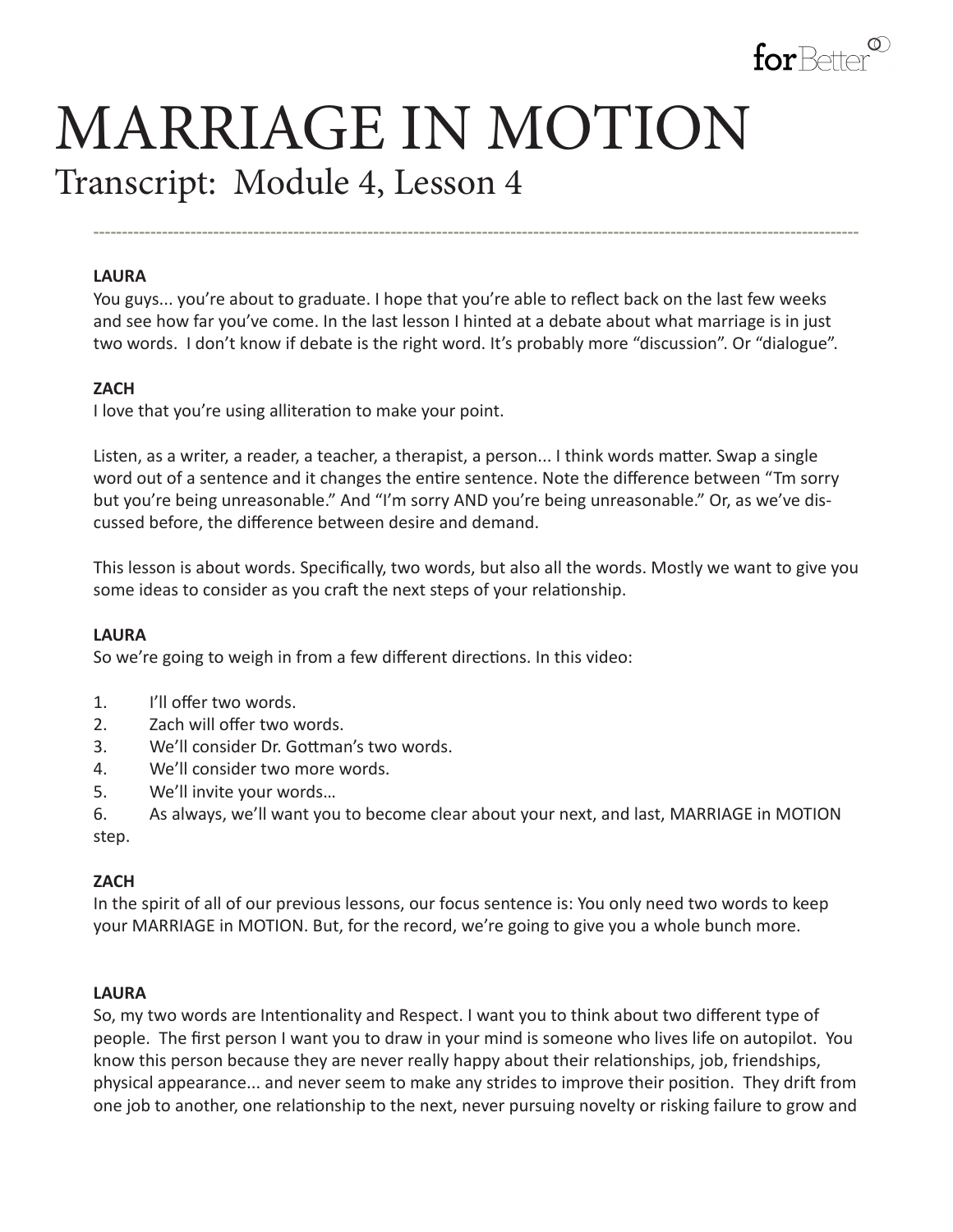better themself. They have become complacent with the comfort of sitting still and predictability. Do you have someone in your life that fits this description?

Now I want you to draw another person to mind. This person lives an intentional life. They are on fire with desire and passion for accomplishment and growth. You know this person because they start their day with writing lists and goal setting. They seem to always be focused on achieving one dream or another. If they set their sights on something, they are going to get it! Zach is a great example of this... in fact... as we film this right now, Zach has been tracking how many days in a row he can workout, floss his teeth and consume an unseen amount of water in a day. This is who Zach is. He lives his life by design. He doesn't just wake up and see what the day has in store for him, he commands his day with purpose and will.

My hope for you is that you create an intentional marriage. You create a direction and purpose for your marriage and you move each and every day toward achieving the marriage you desire. You can absolutely have a mediocre marriage that just HAPPENS to you. I desire more for you. I want you to have an intentional marriage by your own design.

My second word is Respect. Mutual respect is a cornerstone of successful marriages. Respect is shown when you value the feelings and opinions of your partner, even when you disagree. It is shown when you are willing to negotiate and compromise on difficult issues.

Respect is speaking highly of your partner when they are not present. Respect is lifting your partner up and supporting them in times of weakness.

Respect is honoring your partner's unique and unchanging qualities and choosing to love them in spite of them. Like Intentionality, respect doesn't just happen in your marriage. You must give respect... and keep giving it.

#### **ZACH**

I love it. Thanks. And let the record show, I have no objection to Intentionality and Respect. In fact, I think Intentionality is probably my third word. But I want to offer two other words: Imagination and Hope.

I don't know if you noticed, but the word Imagination is planted throughout this course. I haven't done this, but I bet if I went back and did a wordsearch of all the big words in this series, Imagination would be top-5, easy.

In Lewis Carroll's Through the Looking Glass, Alice says, "one can't believe in impossible things." But the White Queen responds, "Why, sometimes I've believed as many as six impossible things before breakfast."

Imagination is the ability to believe in impossible things. I think couples, people, get so hung up in what they are experiencing that they lose sight of what's possible.

I know what's possible, so I spend a TON of time helping people imagine. That's why I ask about magic fairies and warn about dragons. Your ability to imagine is closely attached to your ability to play. I dare say, if you can't imagine, you can't expect to move.

My second favorite word is Hope. The deal with hope is that it's hard. But it's also magical. It's really tough to believe in something that you can't … imagine … but it's also the place where intimacy lives.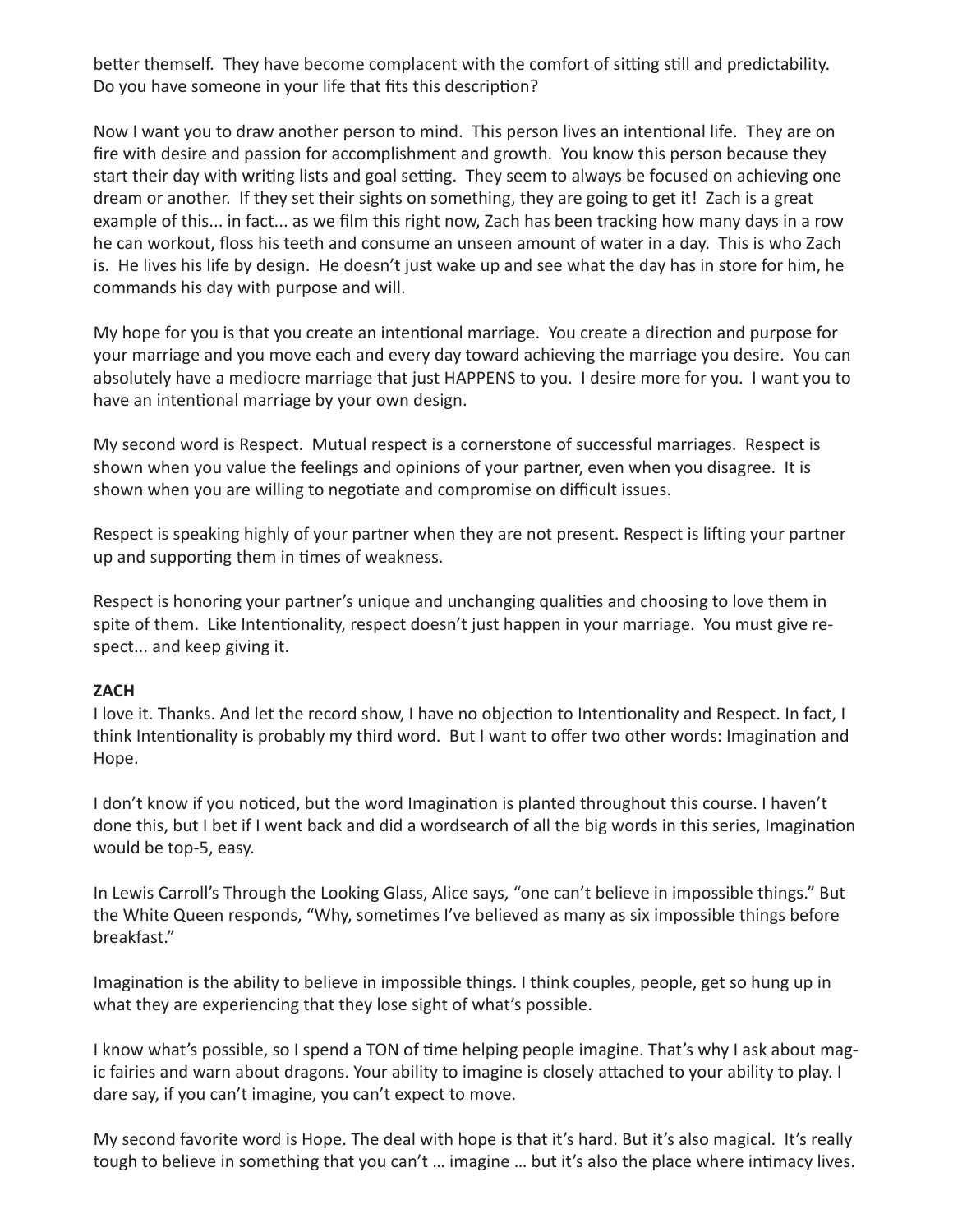In that hard, vulnerable place.

When I'm with couples, I always preach Imagination and Hope. You can't expect to convert "the way things are" to "the way they should be" without imagination and hope. Imagination opens you up to all the possibilities. Hope opens you up to the idea that the best of possibilities is … possible.

#### **LAURA**

So, we promised you "two words". So far, we've given you four. I want to tell you about the two that Dr. Gottman considers the "weight bearing walls" of a Sound Relationship House. Dr. Gottman's pillars are Trust and Commitment.

In "What Makes Love Last?" Dr. Gottman's introduces the importance of trust through the lens of betrayal. He says, "Betrayal is the secret that lies at the heart of every failing relationship – it is there even if the couple is unaware of it." This implies that relationship failure isn't caused by a deficit in communication, compatibility or compatibility – three of the most popular relationship cliches – but rather the presence of betrayal, the one thing you swore you'd never tolerate.

The most damaging betrayals are the everyday ones. The ones that pile up over time as you and your partner consistently ask and answer the question,"Can I trust you?" Can I trust you to pick up the milk? To listen to my feelings? To not get drunk at that party? To respect my time? To focus on our kids instead of the television? To choose me? For better and for worse? Again? And again?

Dr. Gottman suggests that trust is built by saying "Yes". Again. And again. And again. In the everyday moments that create a long term stability for the relationship. But trust isn't enough.

The other key word, according to Dr. Gottman, is Commitment. My favorite definition of commitment is "taking your partner with you wherever you go." It's a daily choice to remember and reinforce your choice for your partner. Another way to put it. If trust is "I LOVE you." Commitment is "I love YOU".

Dr. Gottman is clear that the healthiest relationships are the ones where partners prioritize the relationship, but also one another in the relationship. Commitment is about cherishing. It's about having appropriate walls and windows. It's about choosing. As Dr. Gottman says, "Commitment is a full moral choice." That's what your vows are about. Choice.

# **ZACH**

As we were thinking through this lesson, I decided we'd also ask you... or at least the "yous" that came before you. I asked clients, I asked friends, I asked strangers I met through our various social media outlets. In the end, I probably asked 200 to 300 people their two words.

There's something incredible about "market research". No matter what experts think, what really matters is what you think. In this case, we got a ton of words, but two came clearly to the top of the list. Here are the two words we heard from "you":

The first was **Humor**, recalling again how important it is to include fun and play in your relationship. Fun fact, my favorite movie of all time is Who Framed Roger Rabbit. At least part of why I love the movie is Jessica Rabbit's rationale for why she loves Roger. "He makes me laugh" she says.

Humor is a great way to keep levity in the relationship. Of course, it's important to remember that the goal is to laugh with one another, not at one another. Negative humor and sarcasm are unpro